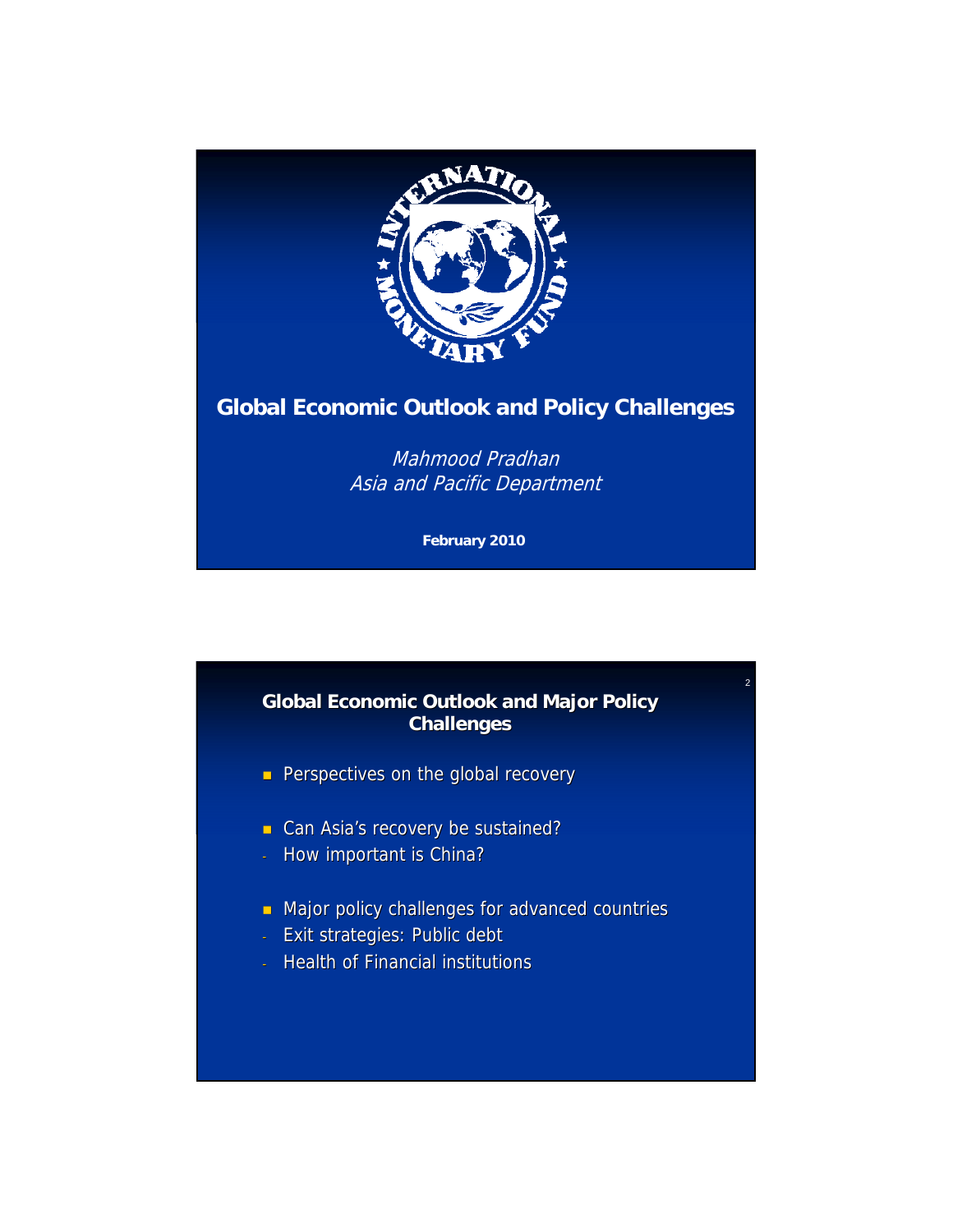

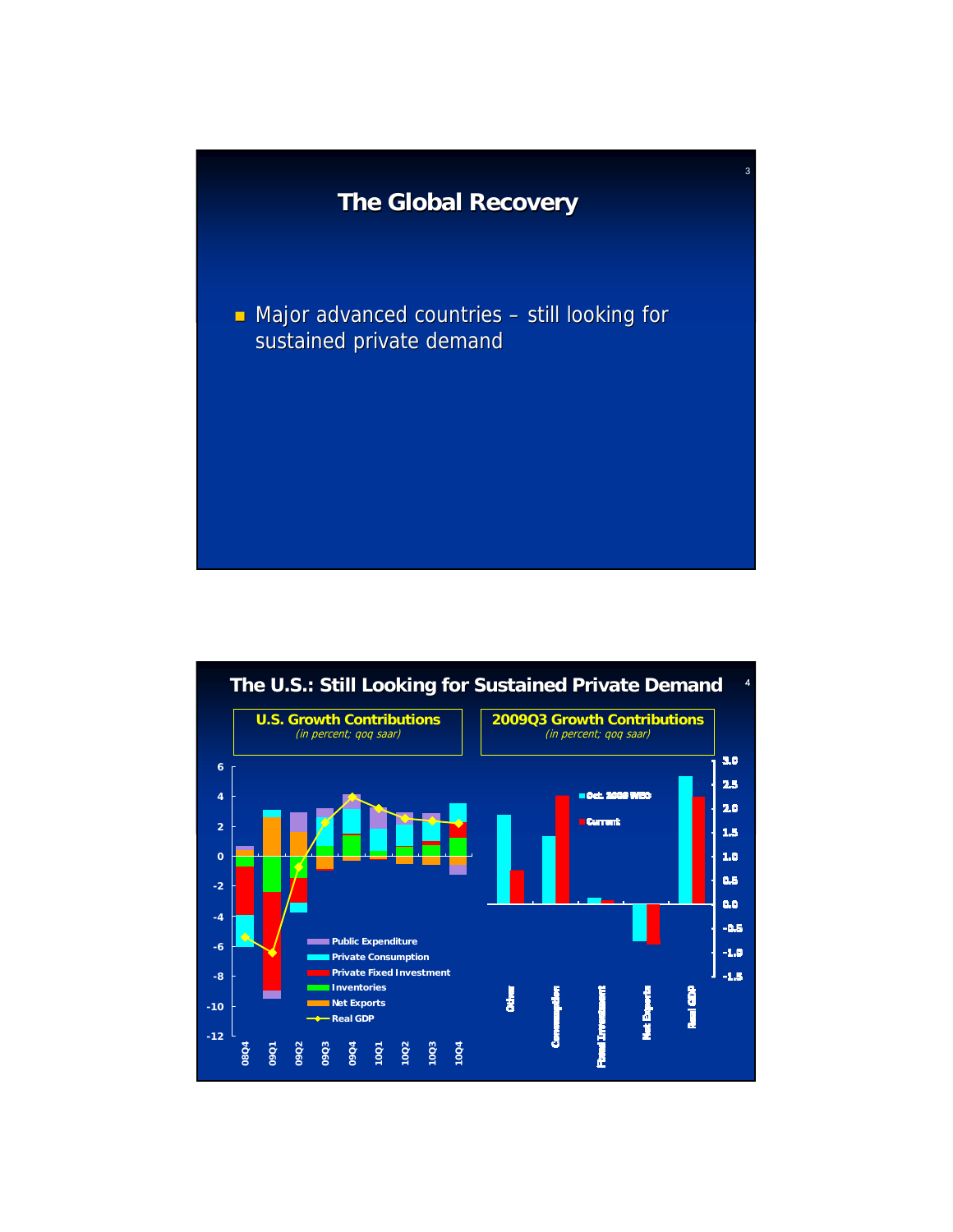

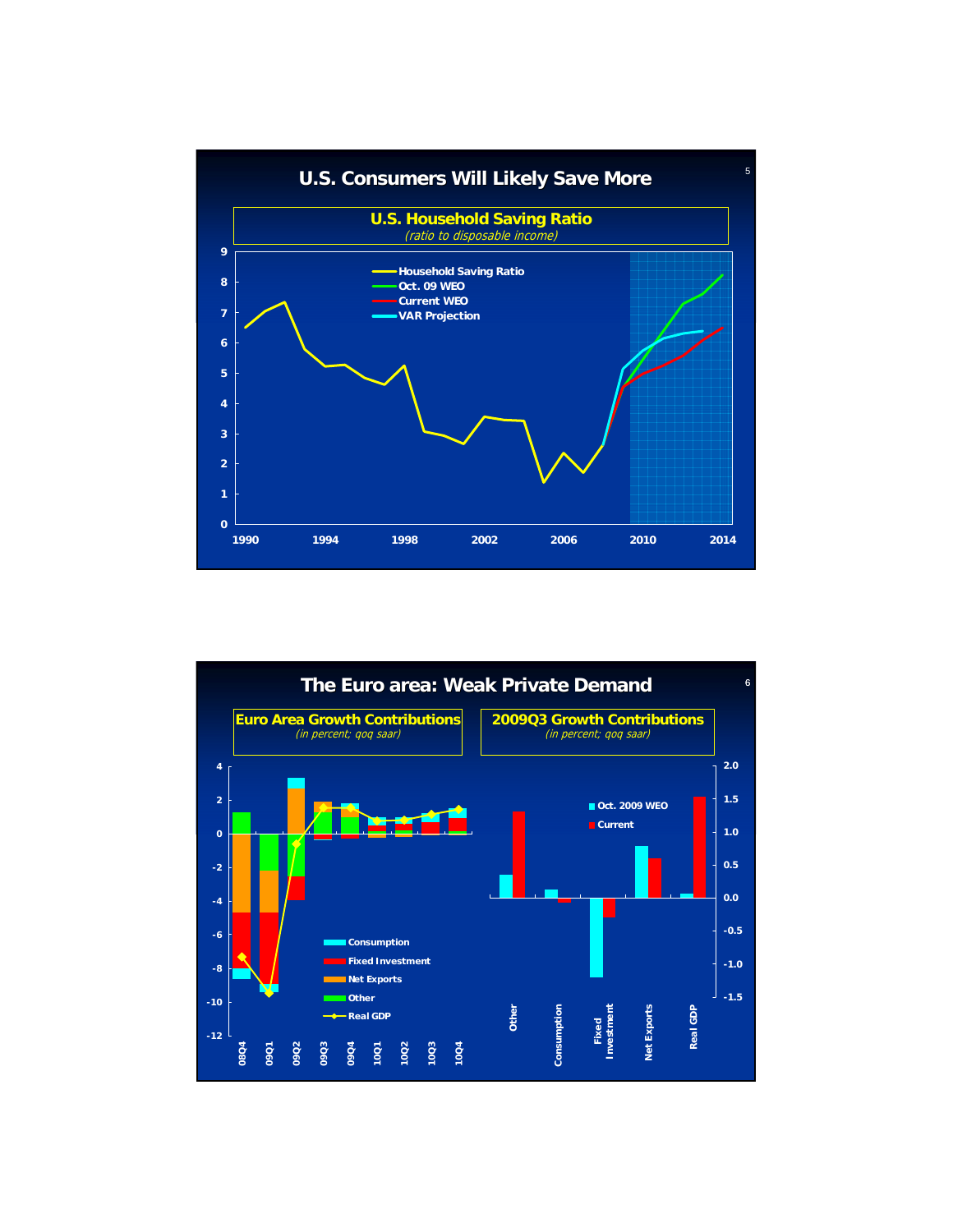

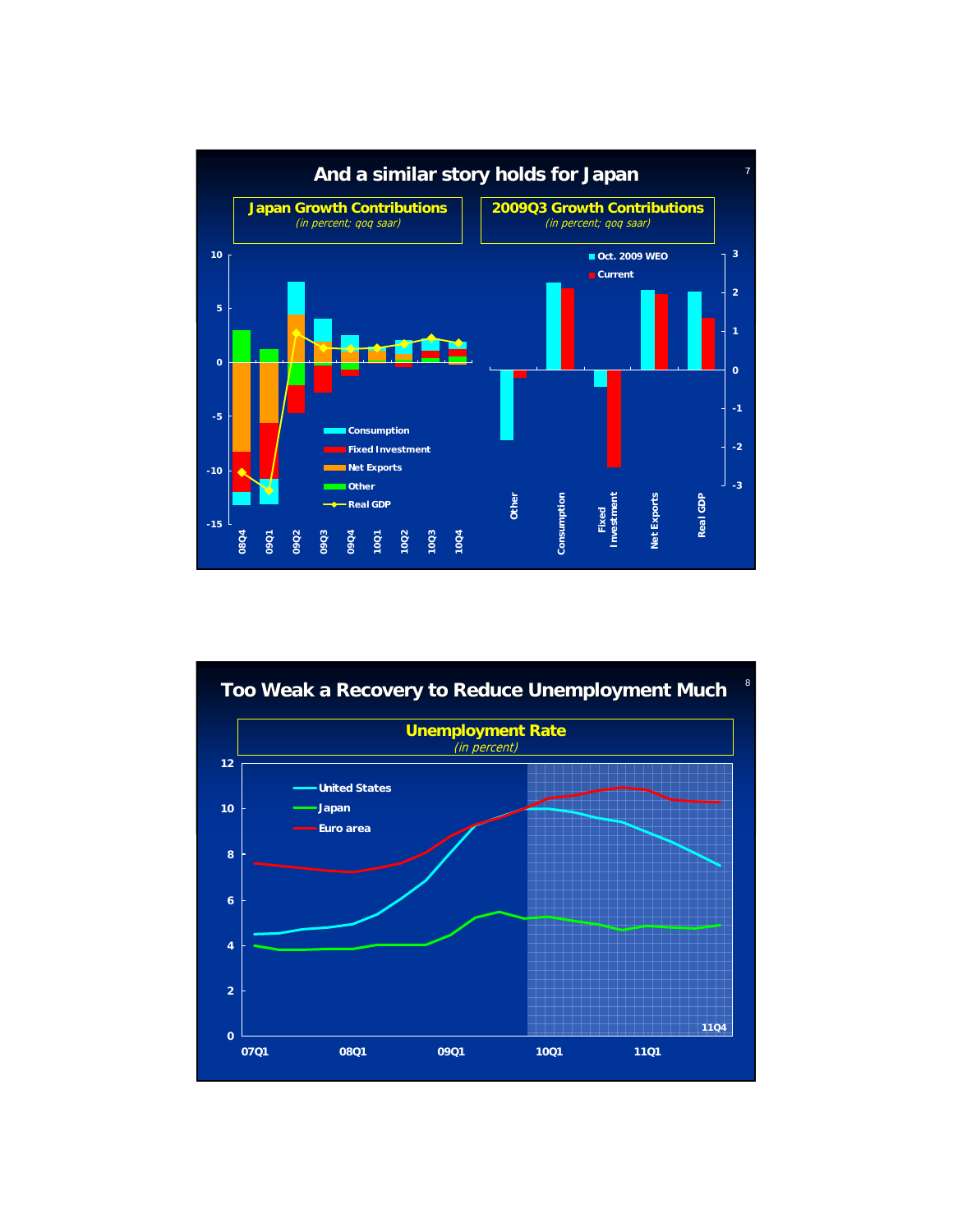

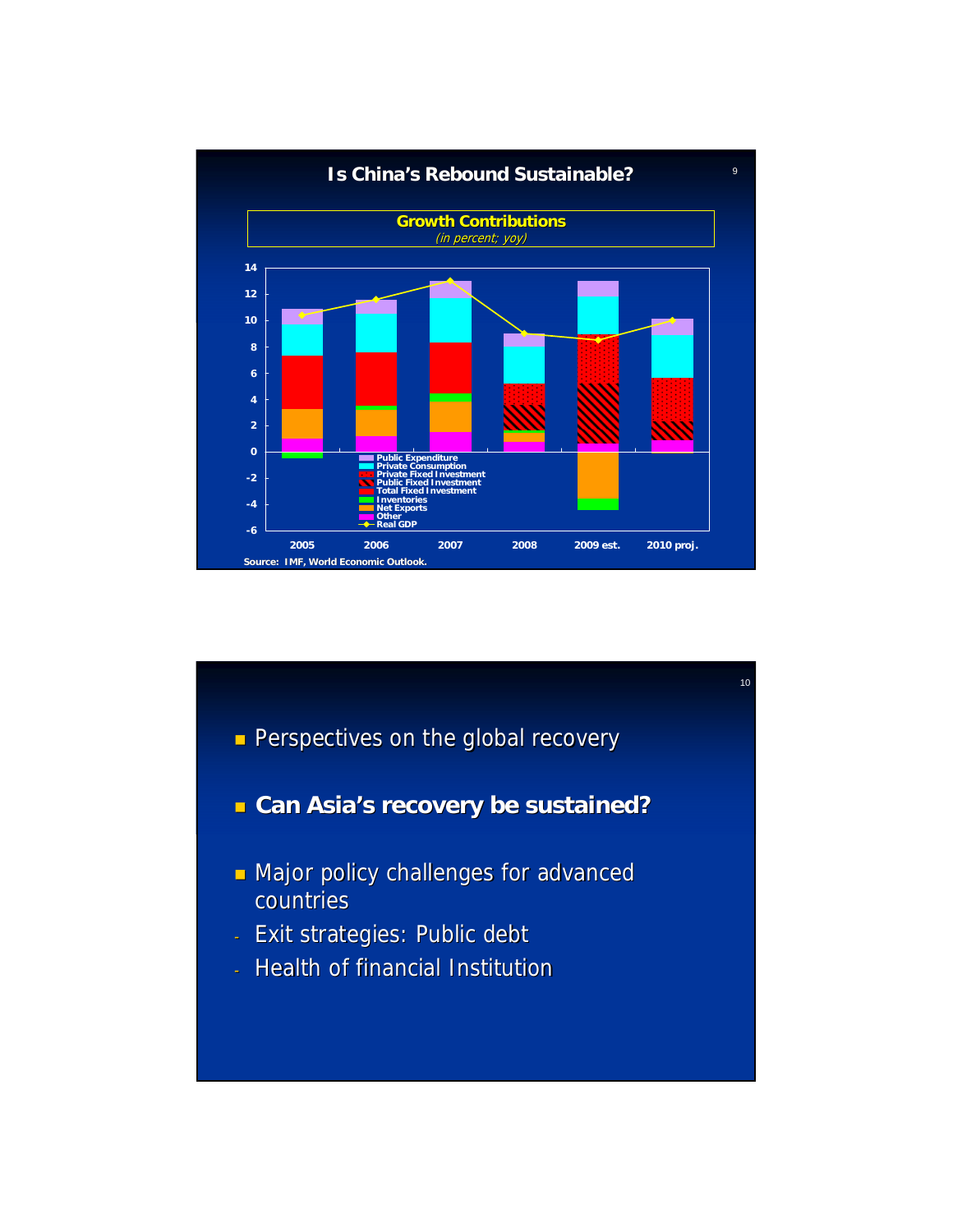

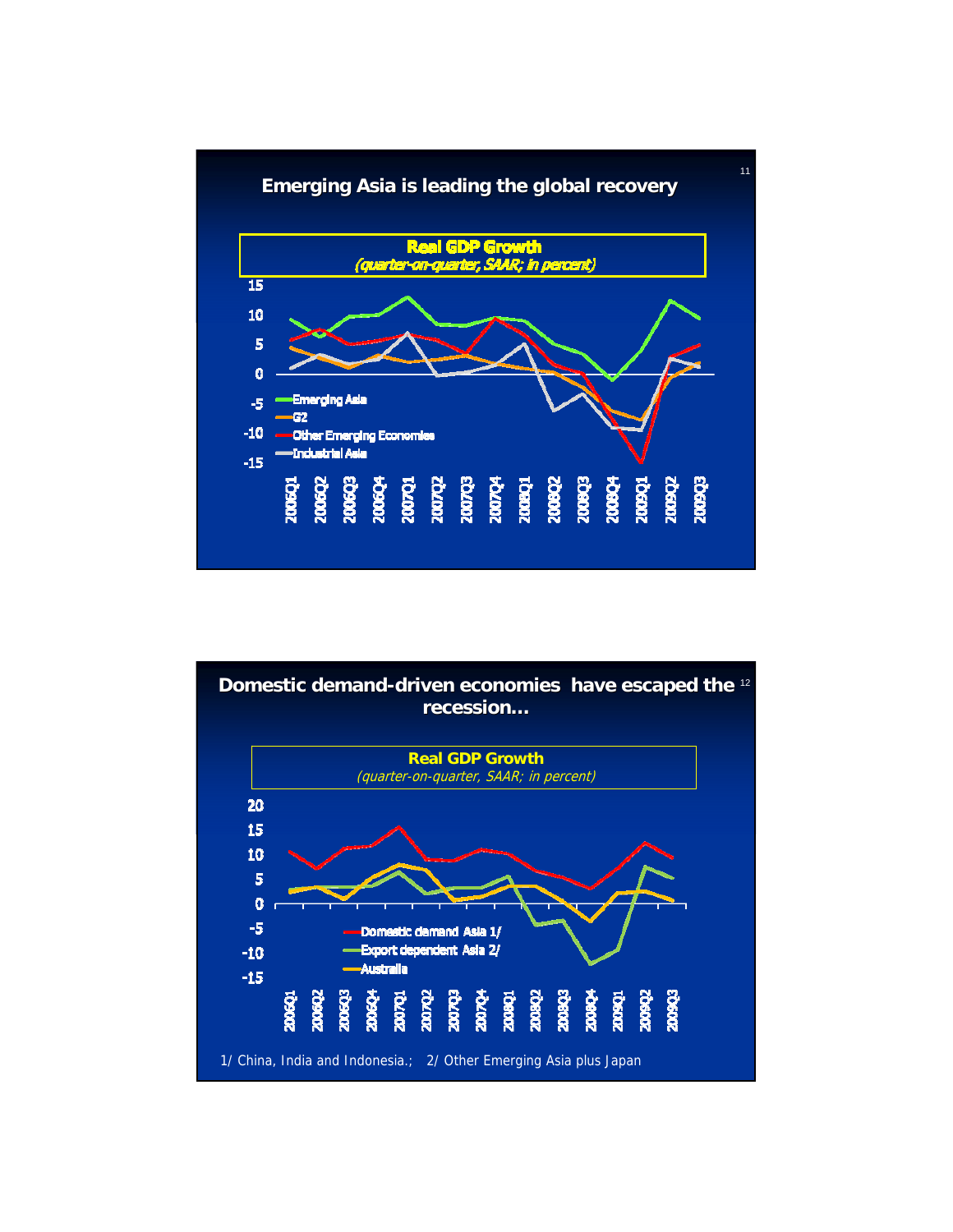

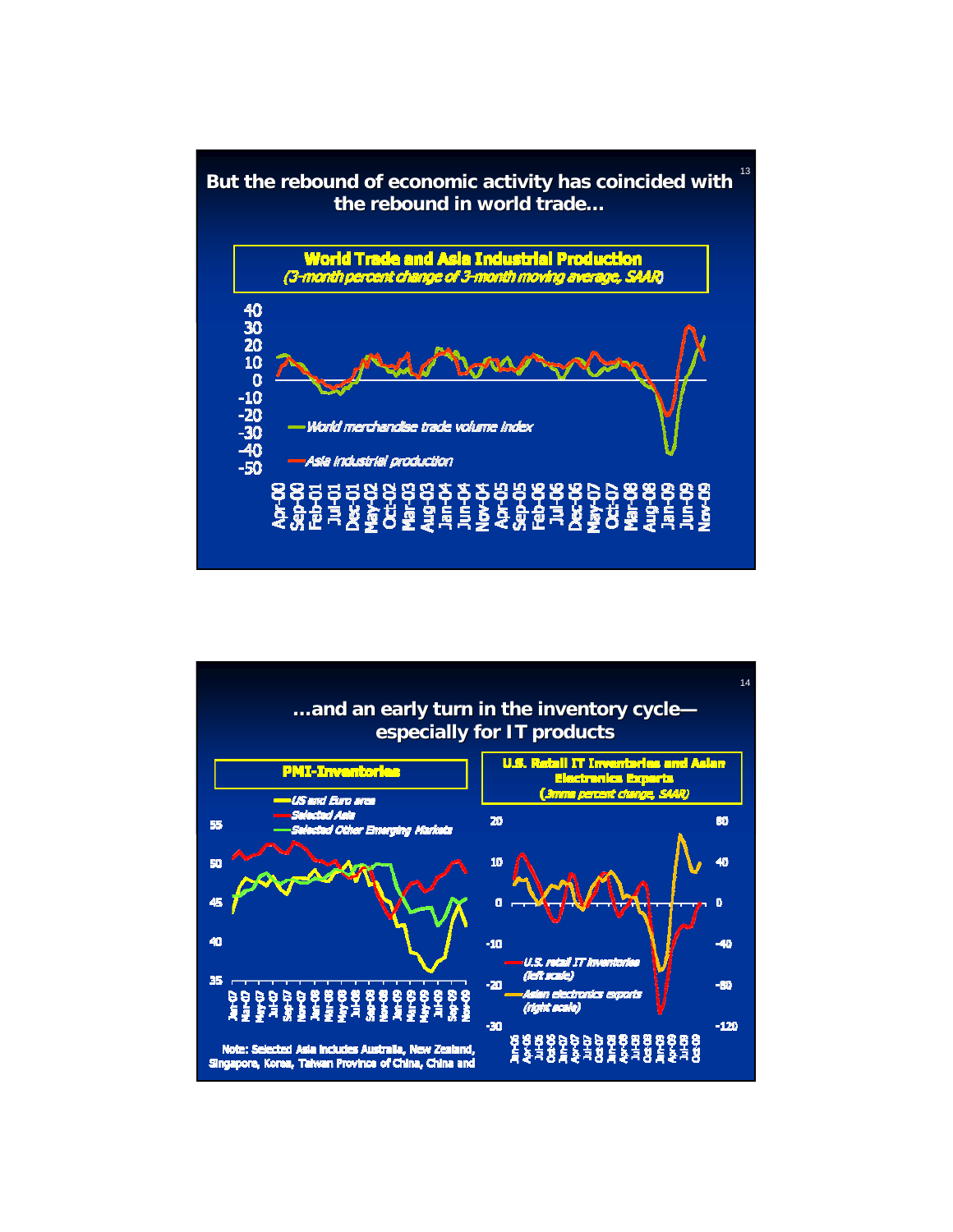

#### 16In Japan, however, the rebound in exports has not **spilled over to domestic demand Real Exports**<br>(2006q1=100) ter 110 100 105 100 95 95 90 es 90 80  $-$  Germany Germany Japan 75 Japan 85 **United Sta** 70 Ġ 65 60 60 2008Q1 2008Q2 2008Q3 2008Q4 2009Q1 2009Q2 2009Q3 2008Q1 2008Q3 2009Q1 200903

15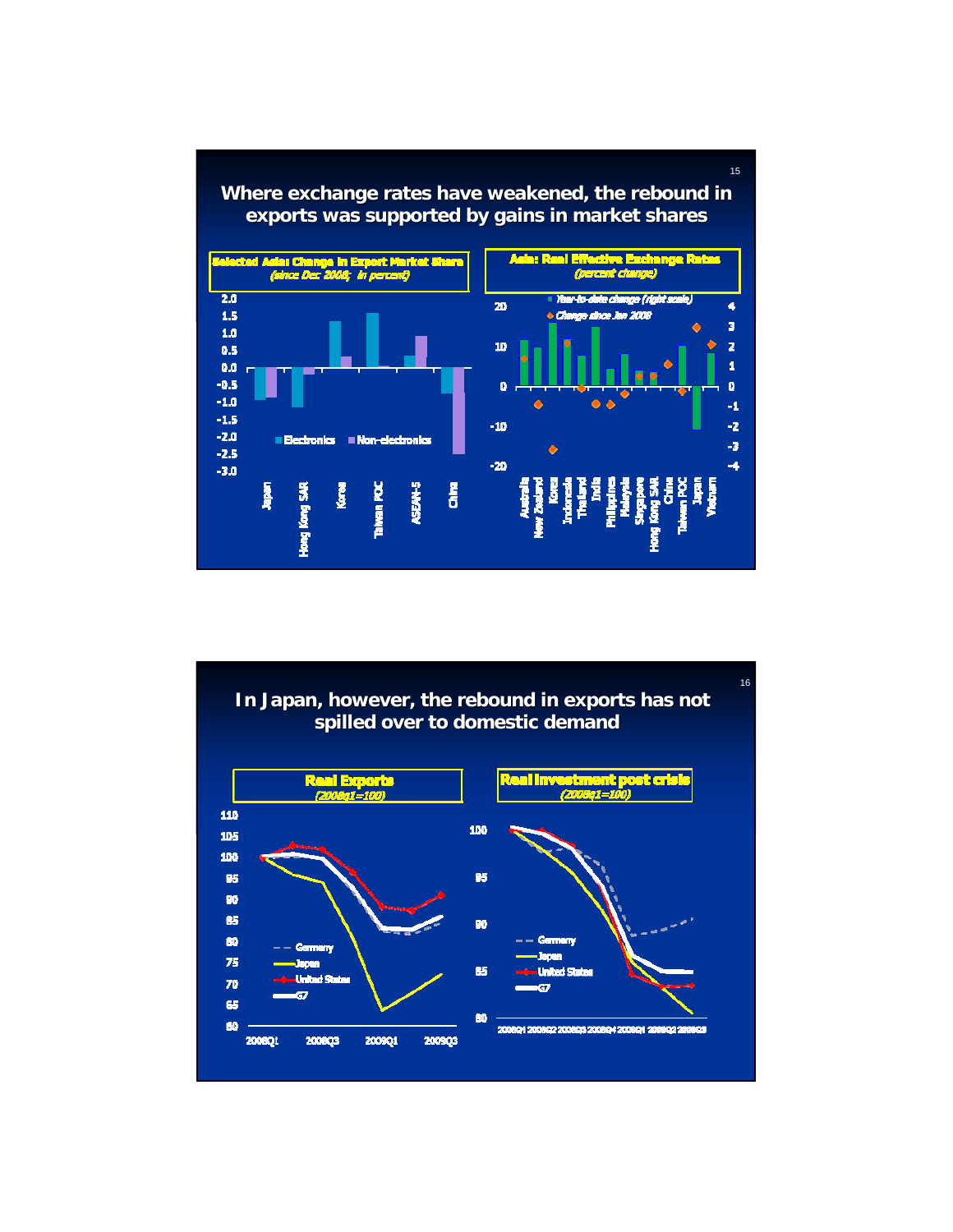

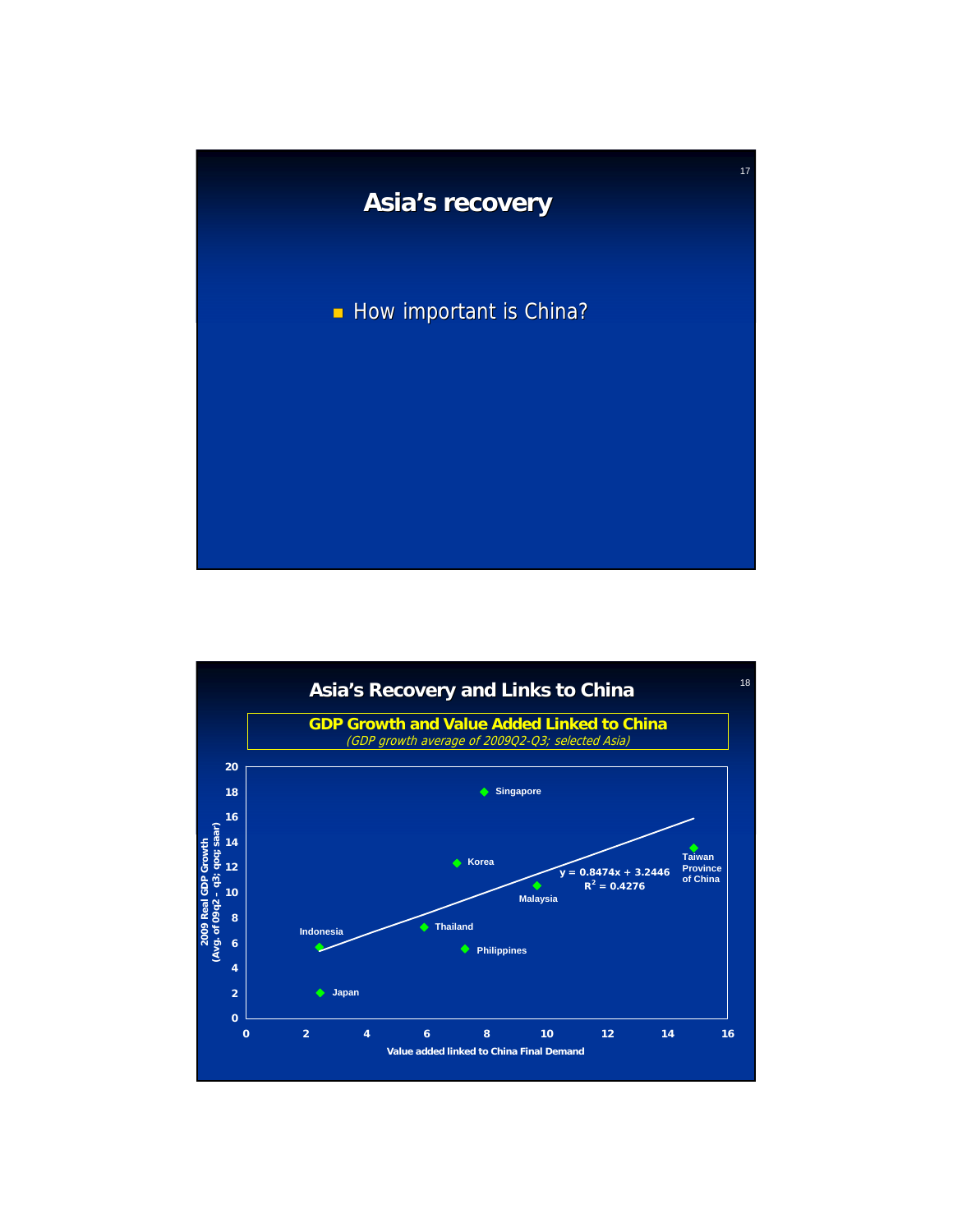

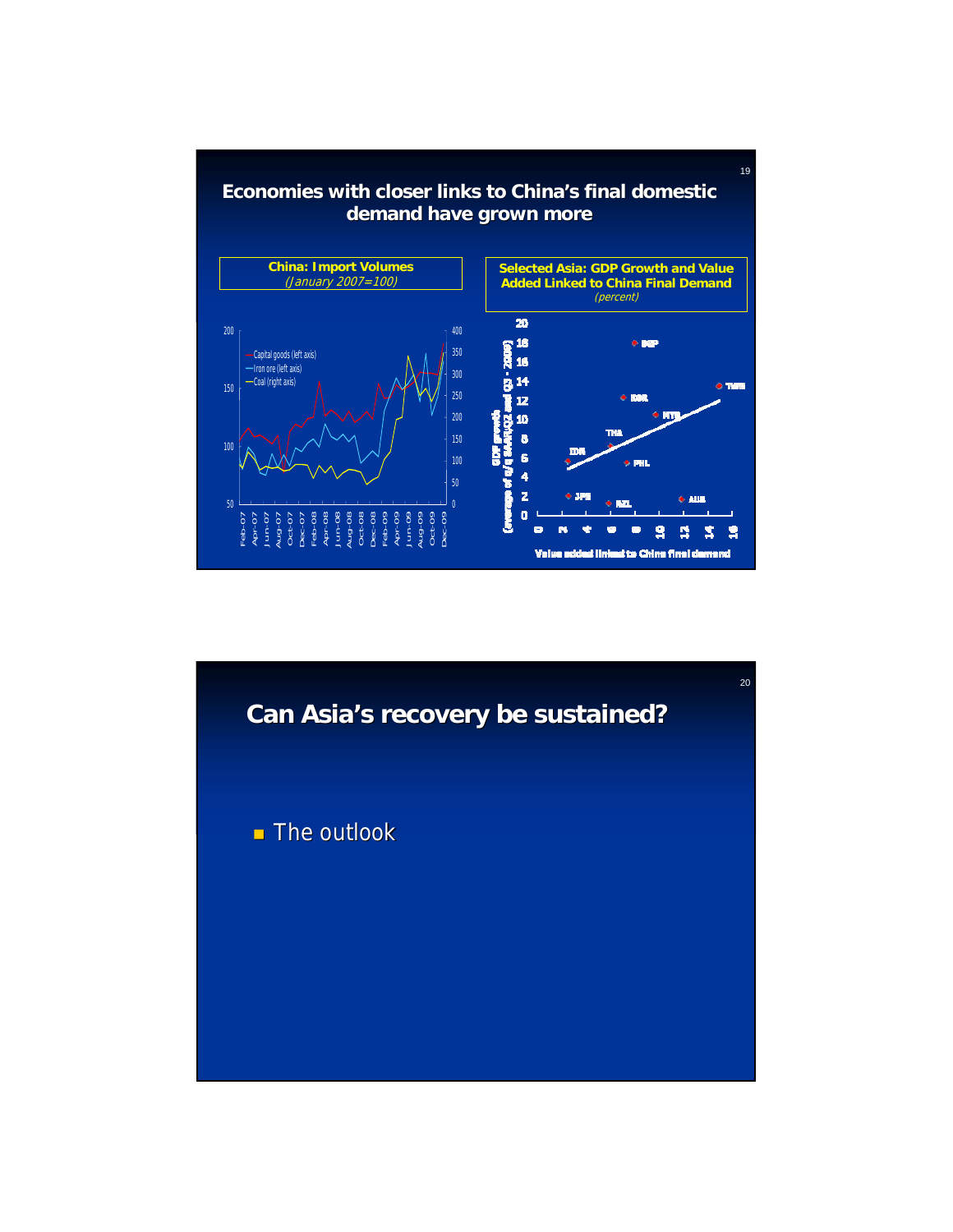

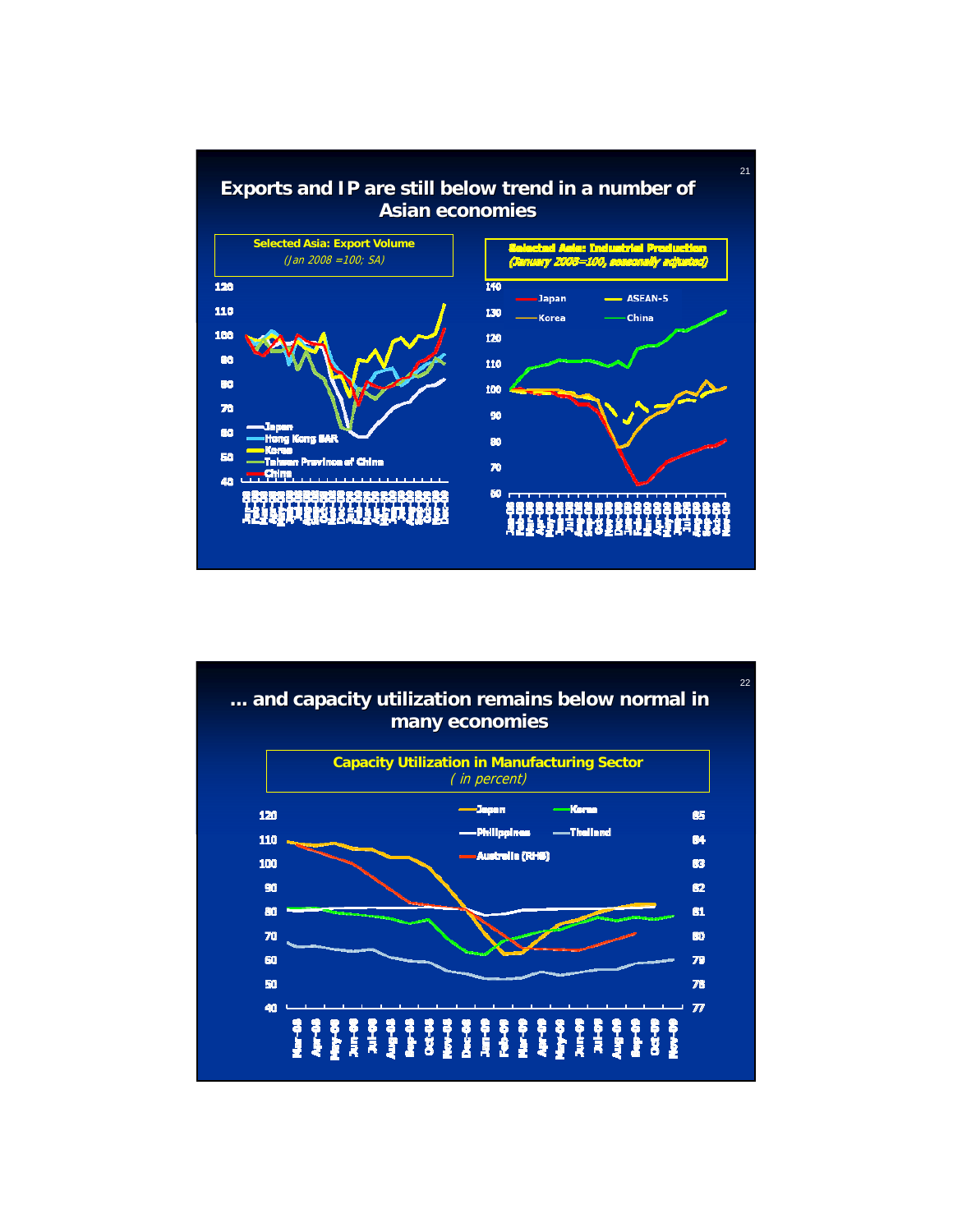

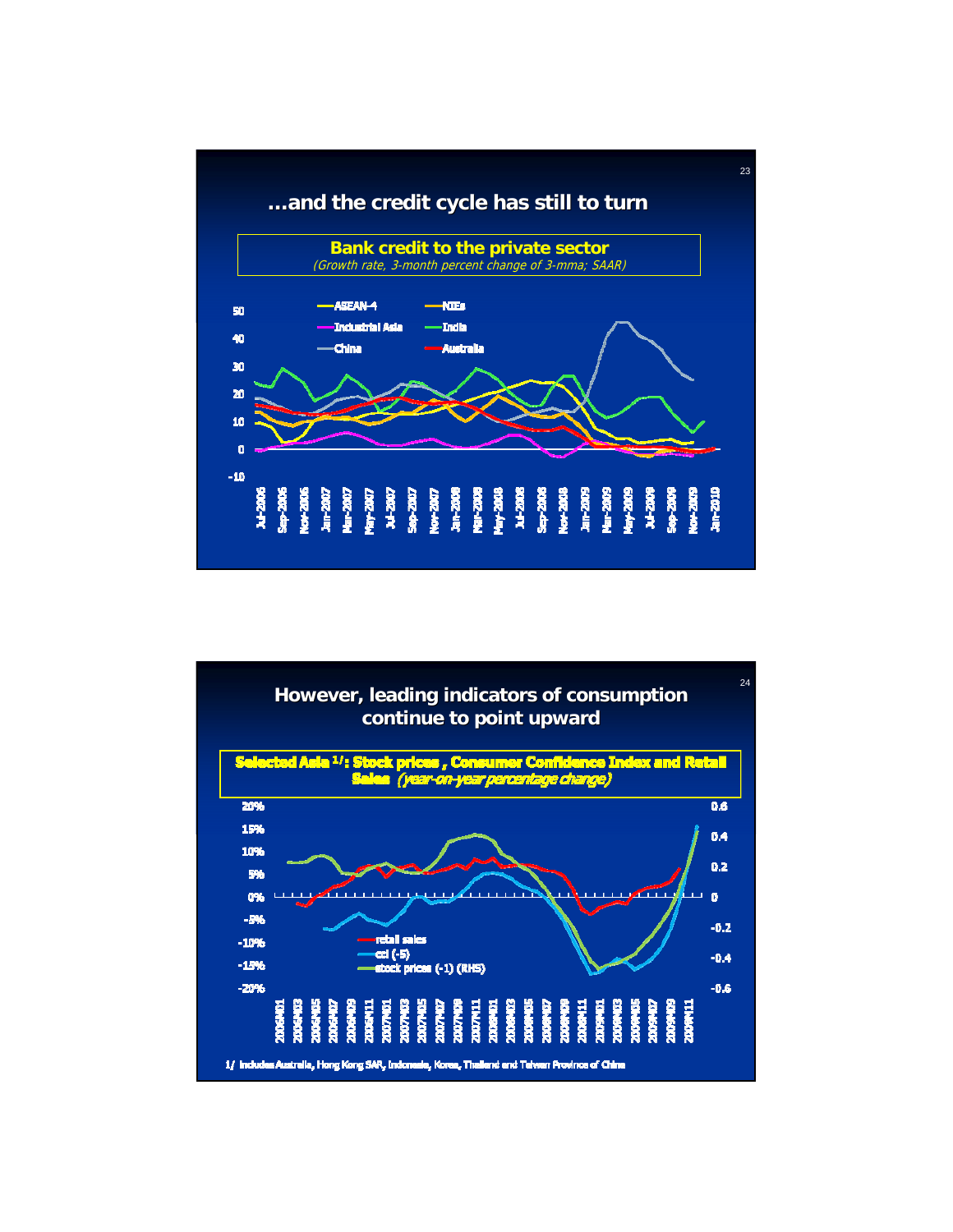

# **Less policy accommodation in 2010 in many regional**

25

26

### **Overall, GDP forecasts for Asia have been generally revised upward-Japan is a key exception**

### **Asia: Real GDP Growth**

| (year-on-year percent change)        |                    |        |      |      |                              |        |
|--------------------------------------|--------------------|--------|------|------|------------------------------|--------|
|                                      | 2008               | 2009   | 2010 | 2011 | 2009                         | 2010   |
|                                      | Latest projections |        |      |      | Diff. from Oct<br><b>WEO</b> |        |
|                                      |                    |        |      |      |                              |        |
| <b>Industrial Asia</b>               | $-0.6$             | $-4.3$ | 1.8  | 2.3  | 0.1                          | 0.1    |
| Japan                                | $-1.2$             | $-5.3$ | 1.7  | 2.2  | 0.0                          | 0.0    |
| Australia                            | 2.2                | 0.8    | 2.5  | 3.0  | 0.0                          | 0.5    |
| New Zealand                          | $-0.1$             | $-1.5$ | 2.6  | 3.0  | 0.7                          | 0.4    |
| <b>Emerging Asia</b>                 | 7.1                | 5.6    | 8.1  | 8.0  | 0.5                          | 1.1    |
| <b>NIEs</b>                          | 1.7                | $-1.2$ | 4.8  | 4.7  | 1.1                          | 1.2    |
| Hong Kong SAR                        | 2.4                | $-3.0$ | 5.0  | 4.4  | 0.6                          | 1.5    |
| Korea                                | 2.2                | 0.2    | 4.5  | 5.0  | 1.2                          | 0.9    |
| Singapore                            | 1.1                | $-2.3$ | 4.1  | 4.4  | $-0.6$                       | $-0.2$ |
| <b>Taiwan Province of China</b>      | 0.7                | $-2.9$ | 5.7  | 4.5  | 1.2                          | 2.0    |
| China                                | 9.6                | 8.7    | 10.0 | 9.7  | 0.2                          | 1.0    |
| <b>India</b>                         | 7.3                | 5.6    | 7.7  | 7.8  | 0.3                          | 1.3    |
| ASEAN-5                              | 4.7                | 1.3    | 4.7  | 5.3  | 0.6                          | 0.7    |
| Indonesia                            | 6.1                | 4.3    | 5.5  | 6.0  | 0.3                          | 0.7    |
| Malaysia                             | 4.6                | $-2.3$ | 3.5  | 4.1  | 1.3                          | 1.0    |
| Philippines                          | 3.8                | 0.8    | 3.2  | 3.8  | $-0.2$                       | 0.0    |
| Thailand                             | 2.5                | $-3.0$ | 4.5  | 5.2  | 0.5                          | 0.7    |
| Vietnam                              | 6.2                | 5.3    | 6.0  | 6.5  | 0.7                          | 0.7    |
| <b>Emerging Asia excl. China</b>     | 4.8                | 2.3    | 6.0  | 6.2  | 0.7                          | 1.1    |
| <b>Emerging Asia excl. China and</b> |                    |        |      |      |                              |        |
| <b>India</b>                         | 3.2                | 0.0    | 4.8  | 5.0  | 0.8                          | 0.9    |
| Asia                                 | 5.2                | 3.3    | 6.7  | 6.8  | 0.5                          | 0.9    |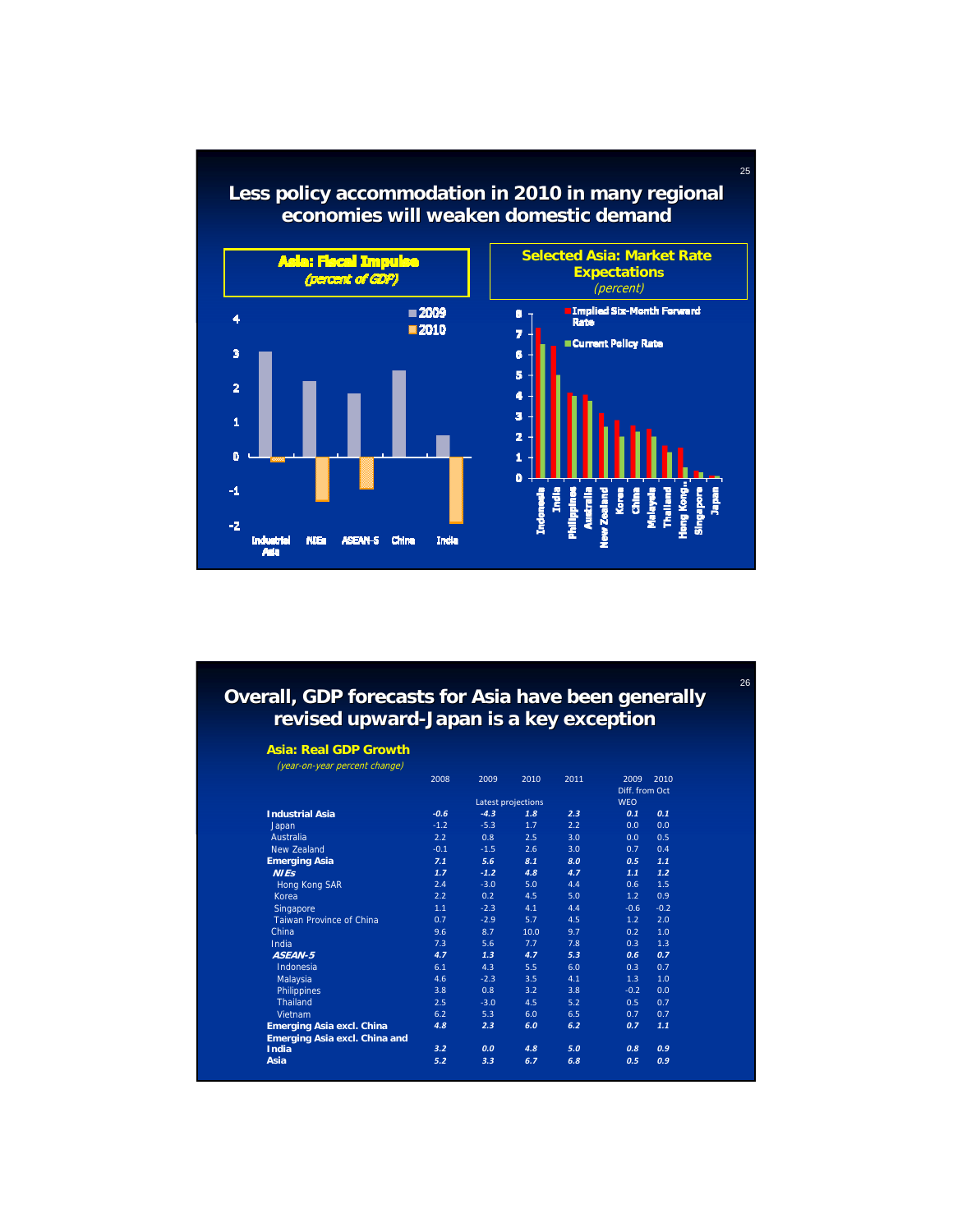

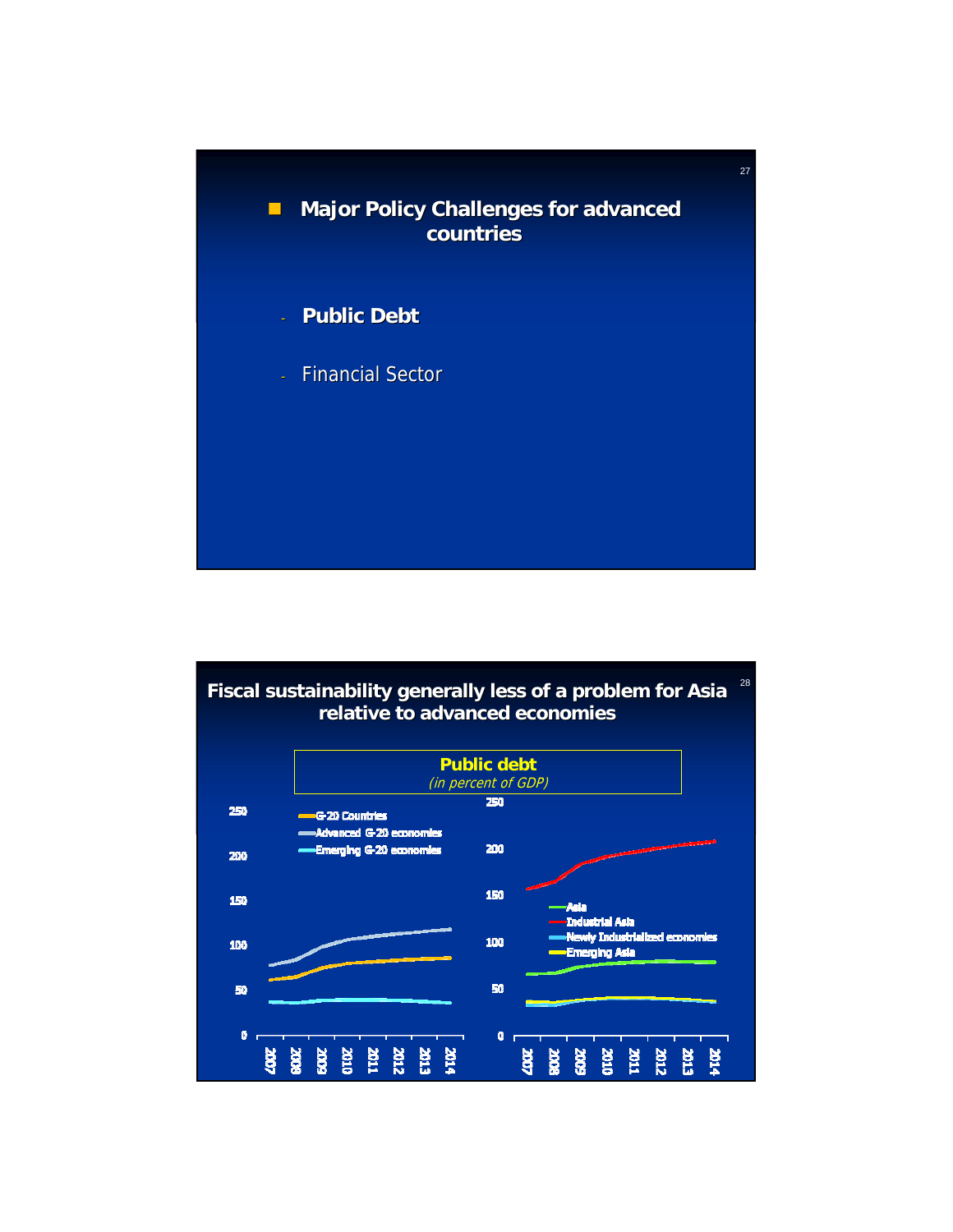

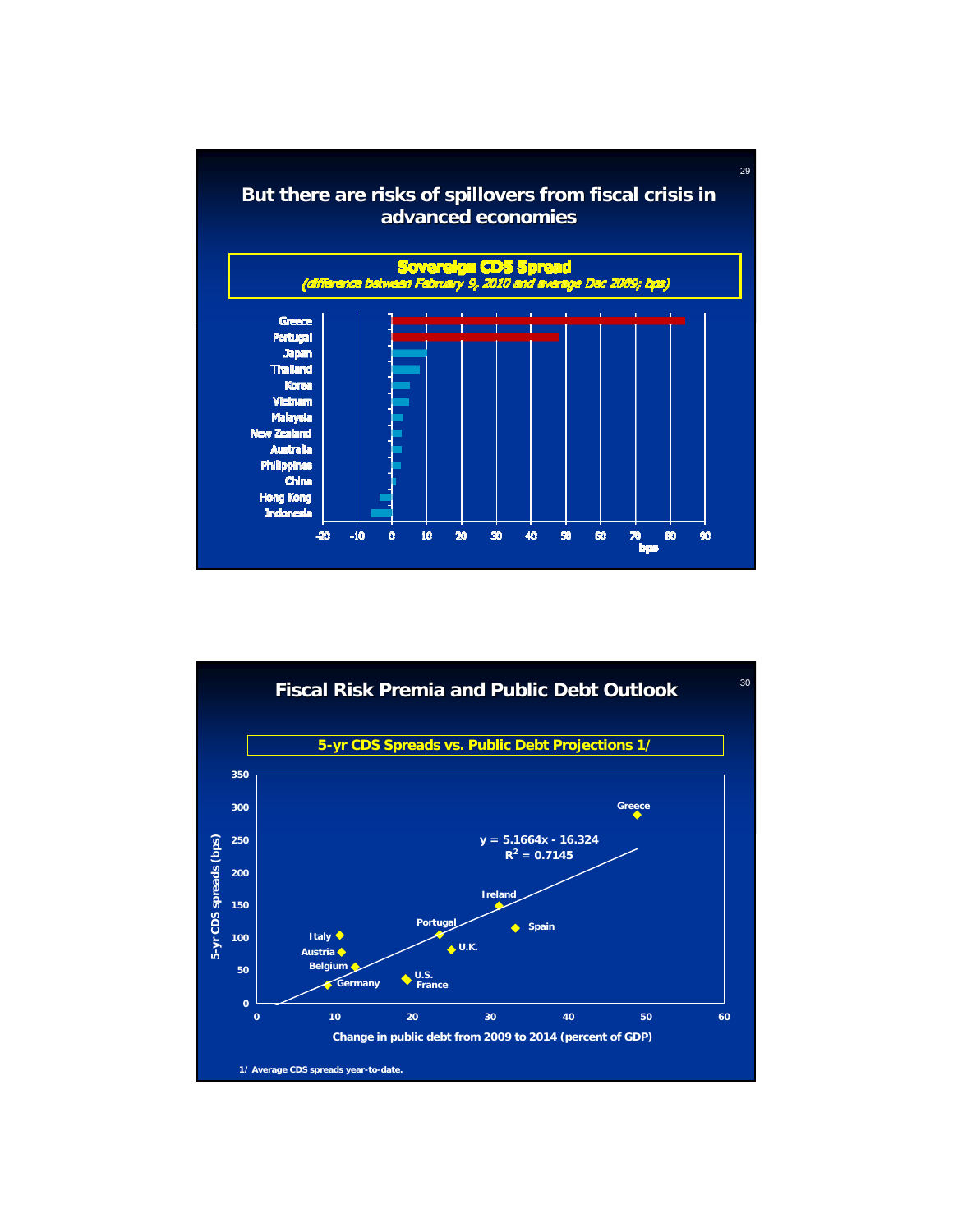

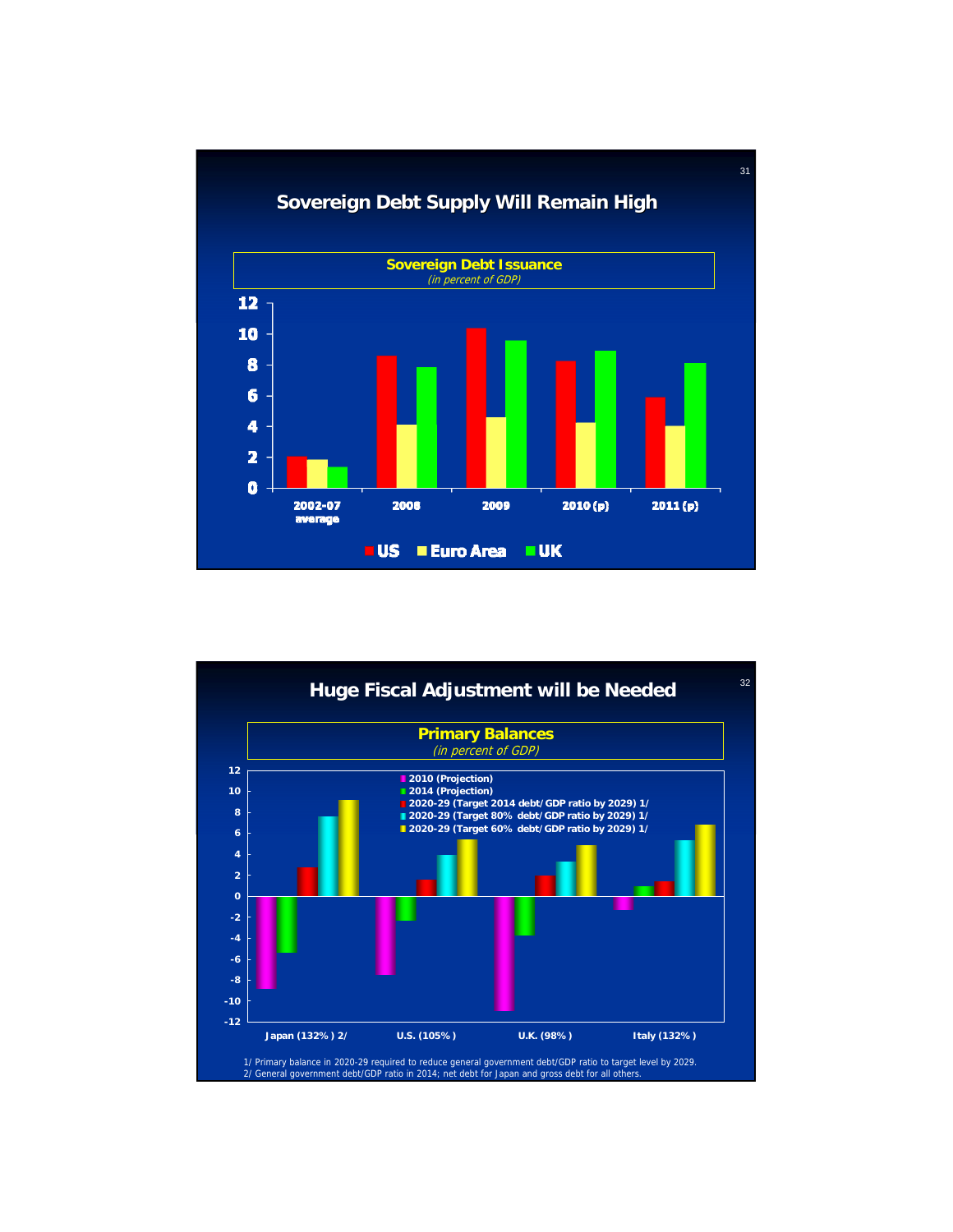

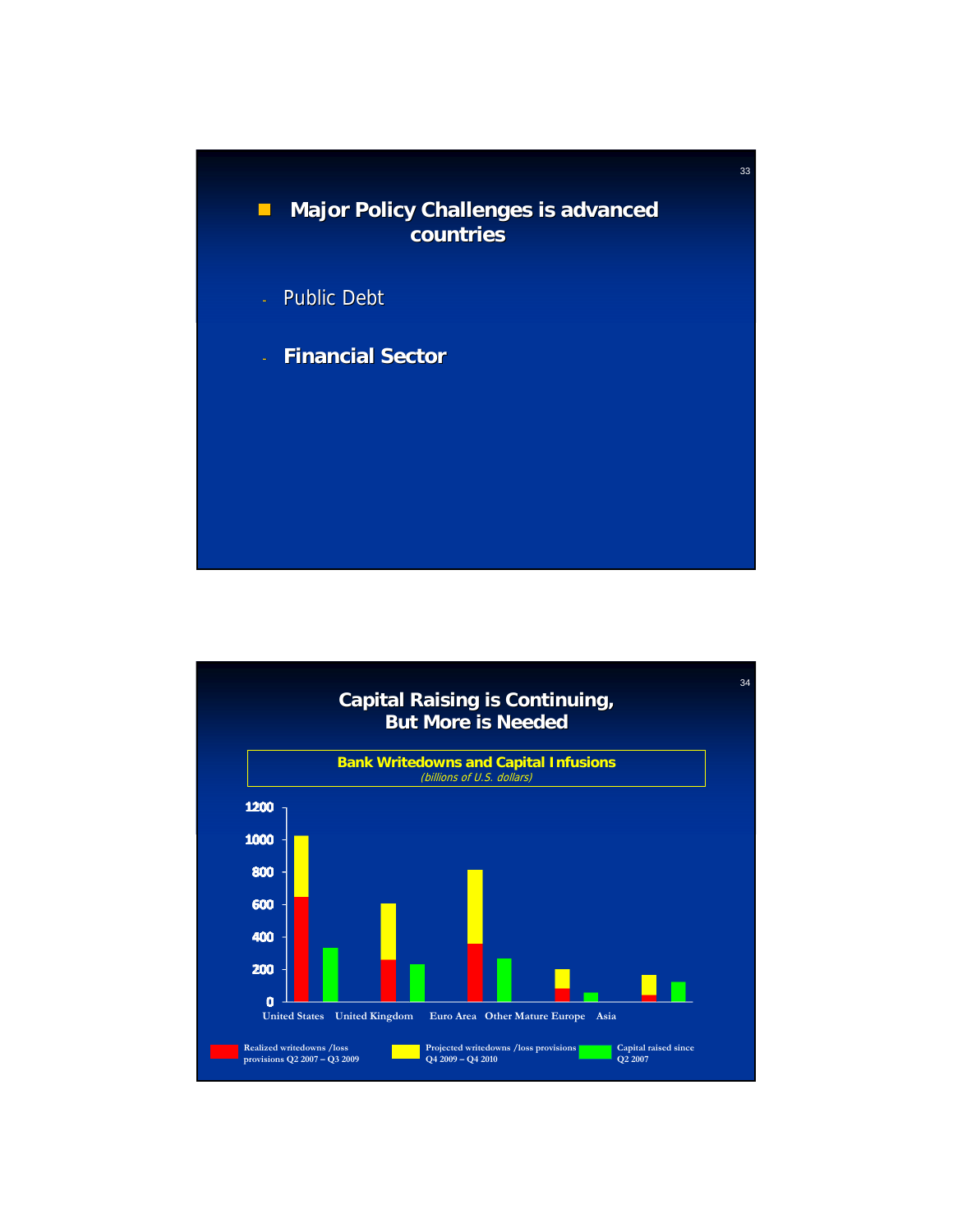